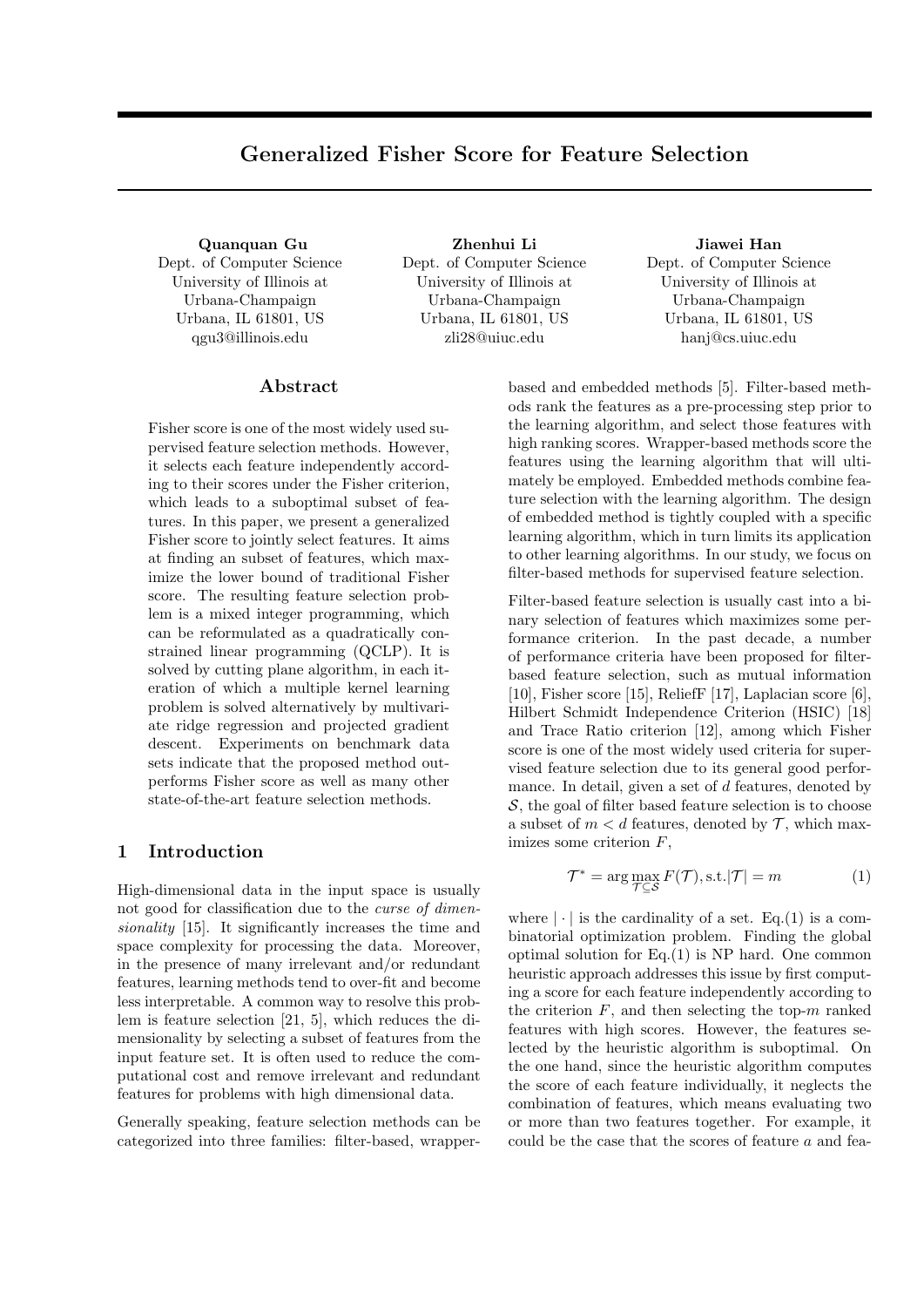ture *b* are both low, but the score of the combination *ab* is very high. In this case, the heuristic algorithm will discard feature *a* and *b*, although they should be selected. On the other hand, they cannot handle redundant features. For instance, the scores of feature *a* and feature *b* are very high, but they are highly correlated. In this case, the heuristic algorithm will select both feature *a* and *b*, while either feature *a* or *b* could be eliminated without loss in the subsequent learning performance. In fact, many studies have shown that removing redundant features can result in performance improvement [1, 23, 14].

In this paper, in order to overcome the above problems, we present a generalized Fisher score for feature selection. Rather than selecting each feature individually, the proposed method selects a subset of features simultaneously. It aims to find a subset of features, which maximize the lower bound of traditional Fisher score. It is able to consider the combination of features, and eliminate the redundant features. The resulting feature selection problem is a mixed integer programming, which is further reformulated as a quadratically constrained linear programming (QCLP) [3]. It can be solved by cutting plane algorithm [8], in each iteration of which a multiple kernel learning problem is solved by multivariate ridge regression and projected gradient descent [16] alternatively. Experiments on benchmark data sets indicate that the proposed method outperforms many state of the art feature selection methods.

The remainder of this paper is organized as follows. In Section 2, we briefly review Fisher score. We present the generalized Fisher score in Section 3. The experiments on benchmark data sets are demonstrated in Section 4. Finally, we draw a conclusion in Section 5.

#### **1.1 Notation**

The generic problem of supervised feature selection is as follows. Given a data set  $\{(\mathbf{x}_i, y_i)\}_{i=1}^n$  where  $\mathbf{x}_i \in \mathbb{R}^d$  and  $y_i \in \{1, 2, \ldots, c\}$ , we aim to find a feature subset of size *m* which contains the most informative features. We use  $\mathbf{X} = [\mathbf{x}_1, \mathbf{x}_2, \dots, \mathbf{x}_n] \in \mathbb{R}^{d \times n}$  to represent the data matrix.  $\mathbf{x}^j$  denotes the *j*th row of **X**. **1** is a vector of all ones with an appropriate length. **0** is a vector of all zeros. **I** is an identity matrix with an appropriate size. Without loss of generality, we assume that **X** has been centered with zero mean, i.e.,  $\sum_{i=1}^n \mathbf{x}_i = \mathbf{0}.$ 

# **2 A Brief Review of Fisher Score**

In this section, we briefly review Fisher score [15] for feature selection, and discuss its shortcomings.

The key idea of Fisher score is to find a subset of fea-

tures, such that in the data space spanned by the selected features, the distances between data points in different classes are as large as possible, while the distances between data points in the same class are as small as possible. In particular, given the selected *m* features, the input data matrix  $\mathbf{X} \in \mathbb{R}^{d \times n}$  reduces to  $\mathbf{Z} \in \mathbb{R}^{m \times n}$ . Then the *Fisher Score* is computed as follows,

$$
F(\mathbf{Z}) = \text{tr}\left\{ (\tilde{\mathbf{S}}_b)(\tilde{\mathbf{S}}_t + \gamma \mathbf{I})^{-1} \right\},\qquad(2)
$$

where  $\gamma$  is a positive regularization parameter,  $\tilde{\mathbf{S}}_b$  is called between-class scatter matrix, and  $\tilde{\mathbf{S}}_t$  is called total scatter matrix, which are defined as

$$
\tilde{\mathbf{S}}_b = \sum_{k=1}^c n_k (\tilde{\boldsymbol{\mu}}_k - \tilde{\boldsymbol{\mu}}) (\tilde{\boldsymbol{\mu}}_k - \tilde{\boldsymbol{\mu}})^T
$$

$$
\tilde{\mathbf{S}}_t = \sum_{i=1}^n (\mathbf{z}_i - \tilde{\boldsymbol{\mu}}) (\mathbf{z}_i - \tilde{\boldsymbol{\mu}})^T, \qquad (3)
$$

where  $\tilde{\mu}_k$  and  $n_k$  are the mean vector and size of the *k*-th class respectively in the reduced data space, i.e., **Z**,  $\tilde{\mu} = \sum_{k=1}^{c} n_k \tilde{\mu}_k$  is the overall mean vector of the reduced data. Since  $\tilde{\mathbf{S}}_t$  is usually singular, we add a perturbation term  $\gamma$ **I** to make it positive semi-definite.

Since there are  $\binom{d}{m}$  candidate **Z**'s out of **X**, the feature selection problem is a combinatorial optimization problem and very challenging. To alleviate the difficulty, the widely used heuristic strategy [15, 6] is to compute a score for each feature independently according to the criterion *F*. In other word, it only considers  $\mathbf{x}^j \in \mathbb{R}^{1 \times n}$ . In this case, there are only  $\binom{d}{1} = d$  candidates. Specifically, let  $\mu_k^j$  and  $\sigma_k^j$  be the mean and standard deviation of *k*-th class, corresponding to the *j*-th feature. Let  $\mu^j$  and  $\sigma^j$  denote the mean and standard deviation of the whole data set corresponding to the *j*-th feature. Then the Fisher score of the *j*-th feature is computed below,

$$
F(\mathbf{x}^{j}) = \frac{\sum_{k=1}^{c} n_{k} (\mu_{k}^{j} - \mu^{j})^{2}}{(\sigma^{j})^{2}},
$$
\n(4)

where  $(\sigma^j)^2 = \sum_{k=1}^c n_k (\sigma^j_k)^2$ . After computing the Fisher score for each feature, it selects the top-*m* ranked features with large scores. Because the score of each feature is computed independently, the features selected by the heuristic algorithm is suboptimal. More importantly, as we mentioned before, the heuristic algorithm fails to select those features which have relatively low individual scores but a very high score when they are combined together as a whole. In addition, it cannot handle redundant features. This motivates us to propose a generalized Fisher score which can resolve these problems.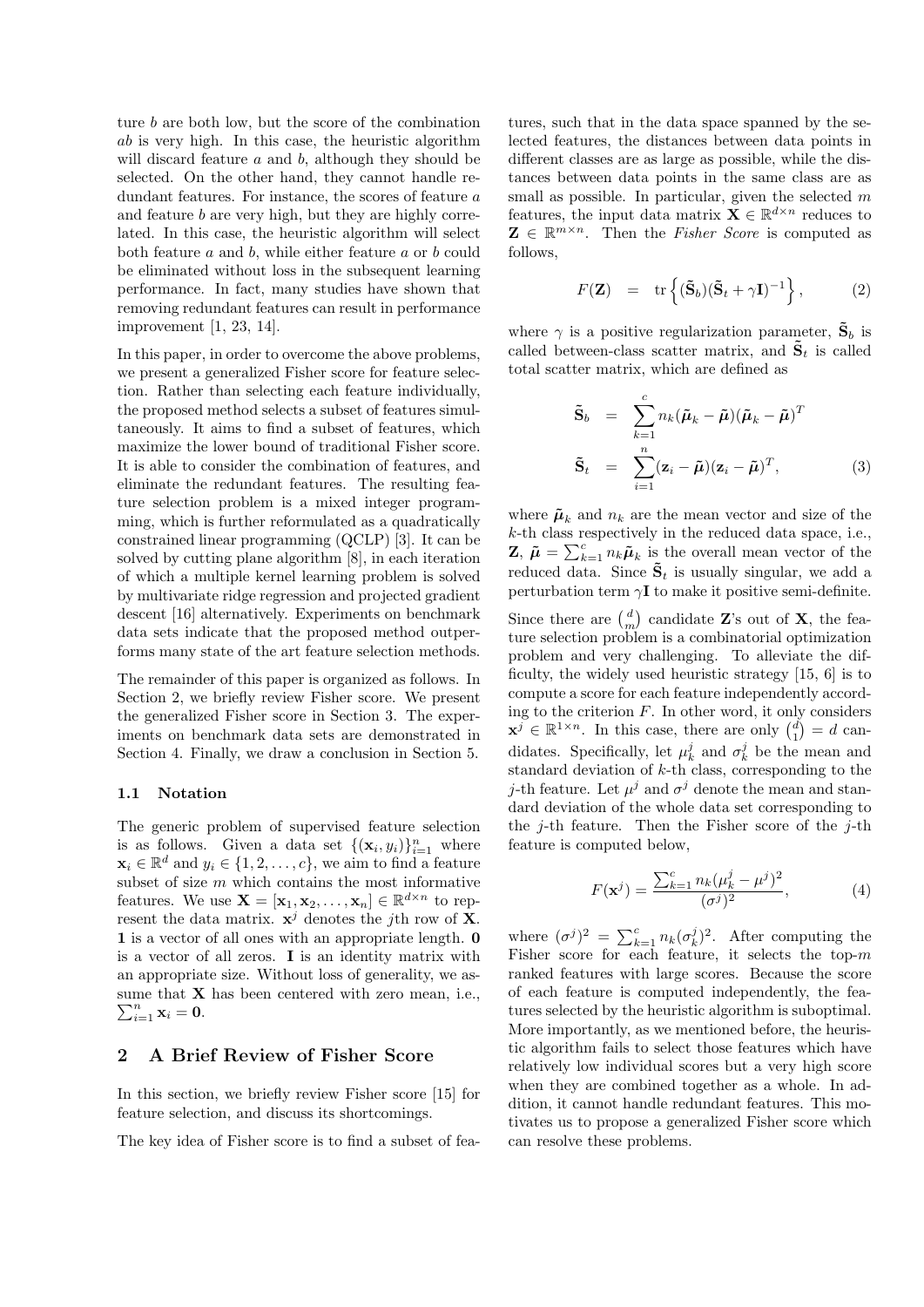# **3 The Proposed Method**

In this section, we first present an equivalent formulation of Fisher score, based on which we present our method.

#### **3.1 Equivalent Formulation of Fisher Score**

We introduce an indicator variable  $\bf{p}$ , where  $\bf{p}$  =  $(p_1, \ldots, p_d)^T$  and  $p_i \in \{0, 1\}, i = 1, \ldots, d$ , to represent whether a feature is selected or not. In order to indicate that *m* features are selected, we constrain **p** by  $\mathbf{p}^T \mathbf{1} = m$ . Then the *Fisher Score* in Eq.(2) can be equivalently formulated as follows,

$$
F(\mathbf{p}) = \text{tr}\{(\text{diag}(\mathbf{p})\mathbf{S}_b\text{diag}(\mathbf{p}))
$$
  
\n
$$
(\text{diag}(\mathbf{p})(\mathbf{S}_t + \gamma \mathbf{I})\text{diag}(\mathbf{p}))^{-1}\},
$$
  
\ns.t. 
$$
\mathbf{p} \in \{0, 1\}^d, \mathbf{p}^T \mathbf{1} = m,
$$
 (5)

where diag(**p**) is a diagonal matrix whose diagonal elements are  $p_i$ 's,  $S_b$  and  $S_t$  are the between-class scatter matrix and total scatter matrix respectively, which are defined as

$$
\mathbf{S}_b = \sum_{k=1}^c n_k (\boldsymbol{\mu}_k - \boldsymbol{\mu}) (\boldsymbol{\mu}_k - \boldsymbol{\mu})^T
$$

$$
\mathbf{S}_t = \sum_{i=1}^n (\mathbf{x}_i - \boldsymbol{\mu}) (\mathbf{x}_i - \boldsymbol{\mu})^T
$$
(6)

where  $\mu_k$  and  $n_k$  are mean vector and size of kth class respectively in the input data space, i.e., **X**,  $\mu = \sum_{k=1}^{c} n_k \mu_k$  is the overall mean vector of the original data.

## **3.2 Generalized Fisher Score**

However, the problem in Eq.(5) is still not easy to maximize due to its combinatorial nature. In this paper, we turn to maximize its lower bound as follows.

**Theorem 3.1.** *The optimal value of the objective function in Eq.(5) is lower bounded by the optimal value of the objective function in the following problem,*

$$
F(\mathbf{W}, \mathbf{p}) = tr\{ (\mathbf{W}^T \operatorname{diag}(\mathbf{p}) \mathbf{S}_b \operatorname{diag}(\mathbf{p}) \mathbf{W})
$$
  
\n
$$
(\mathbf{W}^T \operatorname{diag}(\mathbf{p}) (\mathbf{S}_t + \gamma \mathbf{I}) \operatorname{diag}(\mathbf{p}) \mathbf{W})^{-1} \},
$$
  
\ns.t. 
$$
\mathbf{p} \in \{0, 1\}^d, \mathbf{p}^T \mathbf{1} = m.
$$
 (7)

*where*  $\mathbf{W} \in \mathbb{R}^{d \times c}$ *.* 

*Proof.* The key is to prove that for any feasible **p**, the objective function of Eq.(5) is lower bounded by the objective function of Eq.(7). The detailed proof will be included in the longer version of this paper. П We call the feature selection criterion in Eq.(7) as *Generalized Fisher Score*. It is easy to show that given **p**, Eq.(7) can be seen as *Regularized Discriminant Analysis* (RDA) [15] in the reduced feature space, i.e., diag(**p**)**X**, which is a *Rayleigh Quotient* problem [4] (also known as Ratio Trace problem), and can be solved by eigen-decomposition. However, when **p** is also a variable, the problem is difficult to solve. Recent study [22] established the relationship between RDA and multi-variate linear regression problem, which provides a regression-based solution for RDA. This motivates us to solve the problem in Eq.(7) in a similar manner. In the following, we present a theorem, which establishes the equivalence relationship between the problem in Eq.(7) and the problem in Eq.(8).

**Theorem 3.2.** *The optimal* **p** *that maximize the problem in Eq.(7) are the same as the optimal* **p** *that minimize the following problem*

$$
\min_{\mathbf{p}, \mathbf{W}} \quad \frac{1}{2} ||\mathbf{X}^T \operatorname{diag}(\mathbf{p}) \mathbf{W} - \mathbf{H}||_F^2 + \frac{\gamma}{2} ||\mathbf{W}||_F^2, s.t. \quad \mathbf{p} \in \{0, 1\}^d, \mathbf{p}^T \mathbf{1} = m. \tag{8}
$$

*where*  $\mathbf{H} = [\mathbf{h}_1, \dots, \mathbf{h}_c] \in \mathbb{R}^{n \times c}$ , and  $\mathbf{h}_k$  *is a column vector whose i-th entry is given by*

$$
h_{ik} = \begin{cases} \sqrt{\frac{n}{n_k}} - \sqrt{\frac{n_k}{n}}, & if \mathbf{y}_i = k \\ -\sqrt{\frac{n_k}{n}}, & otherwise. \end{cases}
$$
(9)

*Proof.* The sketch of the proof is: for any feasible **W**, the optimal **p** that maximizes the problem in Eq. $(7)$  is the same as the optimal **p** that minimizes the problem in Eq.(8). It is built upon Lemma 4.1 in [22]. The detailed proof will be included in the longer version of this paper. П

Note that the above theorem holds under the condition that **X** is centered with zero mean. It is interesting to note that, in general, the optimal **W** for the optimization problem in Eq.(7) is different from the optimal **W** for the problem in Eq.(8).

#### **3.3 The Dual Problem**

According to Theorem 3.2, we can solve the multivariate ridge regression like problem in Eq.(8) instead of the Ratio Trace problem in Eq.(7). Let

$$
\mathbf{U} = \mathbf{X}^T \text{diag}(\mathbf{p}) \mathbf{W} - \mathbf{H}.
$$
 (10)

The optimization problem in Eq.(8) is equivalent to the following optimization problem,

$$
\begin{aligned}\n\min_{\mathbf{p}, \mathbf{W}} \quad & \frac{1}{2} ||\mathbf{U}||_F^2 + \frac{\gamma}{2} ||\mathbf{W}||_F^2 \\
\text{s.t.} \quad & \mathbf{U} = \mathbf{X}^T \text{diag}(\mathbf{p}) \mathbf{W} - \mathbf{H} \\
& \mathbf{p} \in \{0, 1\}^d, \mathbf{p}^T \mathbf{1} = m.\n\end{aligned} \tag{11}
$$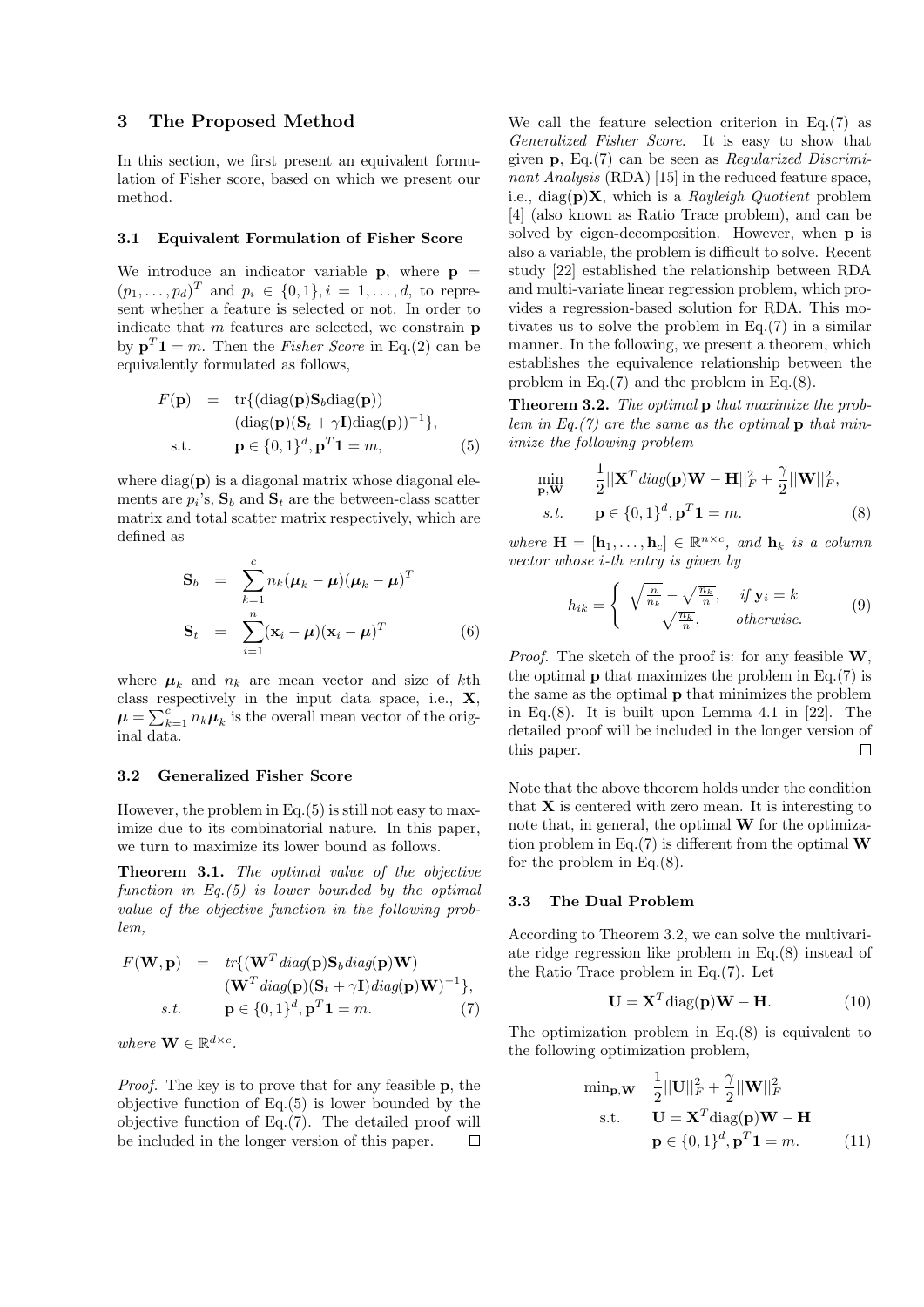We consider the dual problem of Eq. (11). The Lagrangian function of Eq.(11) is as follows,

$$
L = \frac{1}{2} ||\mathbf{U}||_F^2 + \frac{\gamma}{2} ||\mathbf{W}||_F^2
$$
  
- tr( $\mathbf{V}^T (\mathbf{X}^T \text{diag}(\mathbf{p}) \mathbf{W} - \mathbf{H} - \mathbf{U})$ ), (12)

where **V** is a Lagrangian multiplier. Taking the derivative of *L* with respect to **U** and **W** and setting them to zero, we obtain

$$
\frac{\partial L}{\partial \mathbf{U}} = \mathbf{U} + \mathbf{V} = 0
$$
  

$$
\frac{\partial L}{\partial \mathbf{W}} = \gamma \mathbf{W} - \text{diag}(\mathbf{p}) \mathbf{X} \mathbf{V} = 0.
$$
 (13)

It follows that

$$
\mathbf{U} = -\mathbf{V}
$$
  

$$
\mathbf{W} = \frac{1}{\gamma} \text{diag}(\mathbf{p}) \mathbf{X} \mathbf{V}.
$$
 (14)

Thus we obtain the following dual problem of Eq.(11)

$$
\min_{\mathbf{p}} \max_{\mathbf{V}} \qquad \text{tr}(\mathbf{V}^T \mathbf{H}) - \frac{1}{2} \text{tr}(\mathbf{V}^T (\frac{1}{\gamma} \mathbf{X}^T \text{diag}(\mathbf{p}) \mathbf{X} + \mathbf{I}) \mathbf{V})
$$
\n
$$
\text{s.t.} \qquad \mathbf{p} \in \{0, 1\}^d, \mathbf{p}^T \mathbf{1} = m. \tag{15}
$$

For notational simplicity, we denote the objective function in Eq. $(15)$  as

$$
f(\mathbf{V}, \mathbf{p}) = \text{tr}(\mathbf{V}^T \mathbf{H}) - \frac{1}{2} \text{tr}(\mathbf{V}^T (\frac{1}{\gamma} \sum_{j=1}^d p_j \mathbf{K}_j + \mathbf{I}) \mathbf{V}),
$$
\n(16)

where  $\mathbf{K}_j = (\mathbf{x}^j)^T \mathbf{x}^j$  and

$$
\mathcal{P} = \{ \mathbf{p} | \mathbf{p} \in \{0, 1\}^d, \mathbf{p}^T \mathbf{1} = m \}. \tag{17}
$$

Then Eq.(15) is simplified as

$$
\min_{\mathbf{p}\in\mathcal{P}}\max_{\mathbf{V}}f(\mathbf{V},\mathbf{p}).
$$
\n(18)

By interchanging the order of  $\min_{\mathbf{p} \in \mathcal{P}}$  and  $\max_{\mathbf{V}}$  in Eq.  $(18)$ , we obtain

$$
\max_{\mathbf{V}} \min_{\mathbf{p} \in \mathcal{P}} f(\mathbf{V}, \mathbf{p}).
$$
\n(19)

According to the minimax theorem [9], the optimal value of the objective function in Eq.(18) is an upper bound of that in Eq.(19).

The problem in Eq.(19) is a convex-concave optimization problem, and therefore its optimal solution is the saddle point of  $f(\mathbf{V}, \mathbf{p})$  subject to the constraint in Eq.(17). Let  $(\mathbf{V}^*, \mathbf{p}^*)$  be the optima to Eq.(19). For any feasible **p** and **V**, we have

$$
f(\mathbf{V}, \mathbf{p}^*) \le f(\mathbf{V}^*, \mathbf{p}^*) \le f(\mathbf{V}^*, \mathbf{p}).
$$
 (20)

To solve the problem in Eq.(19), one possible solution is to relax the indicator variable  $p_i$  to [0, 1] and transform it into a multiple kernel learning problem [16]. It involves *d* base kernels, where *d* is the number of features. However, when the number of features is very huge, e.g., thousands, even the state of the art multiple kernel learning methods [16, 20] cannot handle it. Borrowing the idea used in [11, 19], we introduce an additional variable  $\theta \in \mathbb{R}$ , then the problem in Eq. (19) can be reformulated equivalently as follows

$$
\max_{\mathbf{V}} \max_{\theta} -\theta
$$
  
s.t.  $\theta \ge -f(\mathbf{V}, \mathbf{p}^t), \mathbf{p}^t \in \mathcal{P}.$  (21)

Note that each  $p^t \in \mathcal{P}$  corresponds to one constraint, so the above optimization problem has  $\binom{d}{m}$ constraints. The optimization problem in Eq.(21) is a Quadratically Constrained Linear Programming (QCLP) [3].

Taking the dual problem of the inner maximization problem in  $Eq(21)$ , we obtain the following problem,

$$
\max_{\mathbf{V}} \min_{\lambda_t \in \Lambda} \sum_{t=1}^{|\mathcal{P}|} \lambda_t f(\mathbf{V}, \mathbf{p}^t)
$$
  
= 
$$
\min_{\lambda_t \in \Lambda} \max_{\mathbf{V}} \sum_{t=1}^{|\mathcal{P}|} \lambda_t f(\mathbf{V}, \mathbf{p}^t),
$$
 (22)

where  $\Lambda = \{\lambda_t | \sum_t \lambda_t = 1, \lambda_t \geq 0\}$ . The equality holds due to the fact that the objective function is concave in **V** and convex in  $\lambda$ .

## **3.4 Alternating Minimization**

 $Eq. (22)$  can be seen as a multiple kernel learning problem [16]. Following the technique used in the state of the art multiple kernel learning [16], we optimize Eq. (22) in an alternative way. In particular, we alternatively solve **V** given the kernel weights  $\lambda$ , and update the kernel weights  $\lambda$  by fixing **V**. Let  $g(\lambda, \mathbf{V}) = \sum_{t=1}^{|\mathcal{P}|} \lambda_t f(\mathbf{V}, \mathbf{p}^t)$ , we denote the gradient of  $g(\lambda, \mathbf{V})$  with respect to  $\lambda_t$  by  $\nabla_{\lambda_t} g(\lambda, \mathbf{V})$ , which is calculated as

$$
\nabla_{\lambda_t} g(\lambda, \mathbf{V}) = -\frac{1}{2\gamma} \text{tr}(\mathbf{V}^T \sum_{j=1}^d p_j^t \mathbf{K}_j \mathbf{V}).
$$
 (23)

Then we use projected gradient descent to update  $\lambda_t$ . The gradient of  $g(\lambda, \mathbf{V})$  with respect to **V** is

$$
\nabla_{\mathbf{V}} g(\lambda, \mathbf{V}) = \mathbf{H} - \left(\frac{1}{\gamma} \sum_{t=1}^{|\mathcal{P}|} \sum_{j=1}^{d} p_j^t \mathbf{K}_j + \mathbf{I} \right) \mathbf{V}.
$$
 (24)

So **V** has a closed-form solution as

$$
\mathbf{V} = \left(\frac{1}{\gamma} \sum_{t=1}^{|\mathcal{P}|} \lambda_t \sum_{j=1}^d p_j^t \mathbf{K}_j + \mathbf{I}\right)^{-1} \mathbf{H}.
$$
 (25)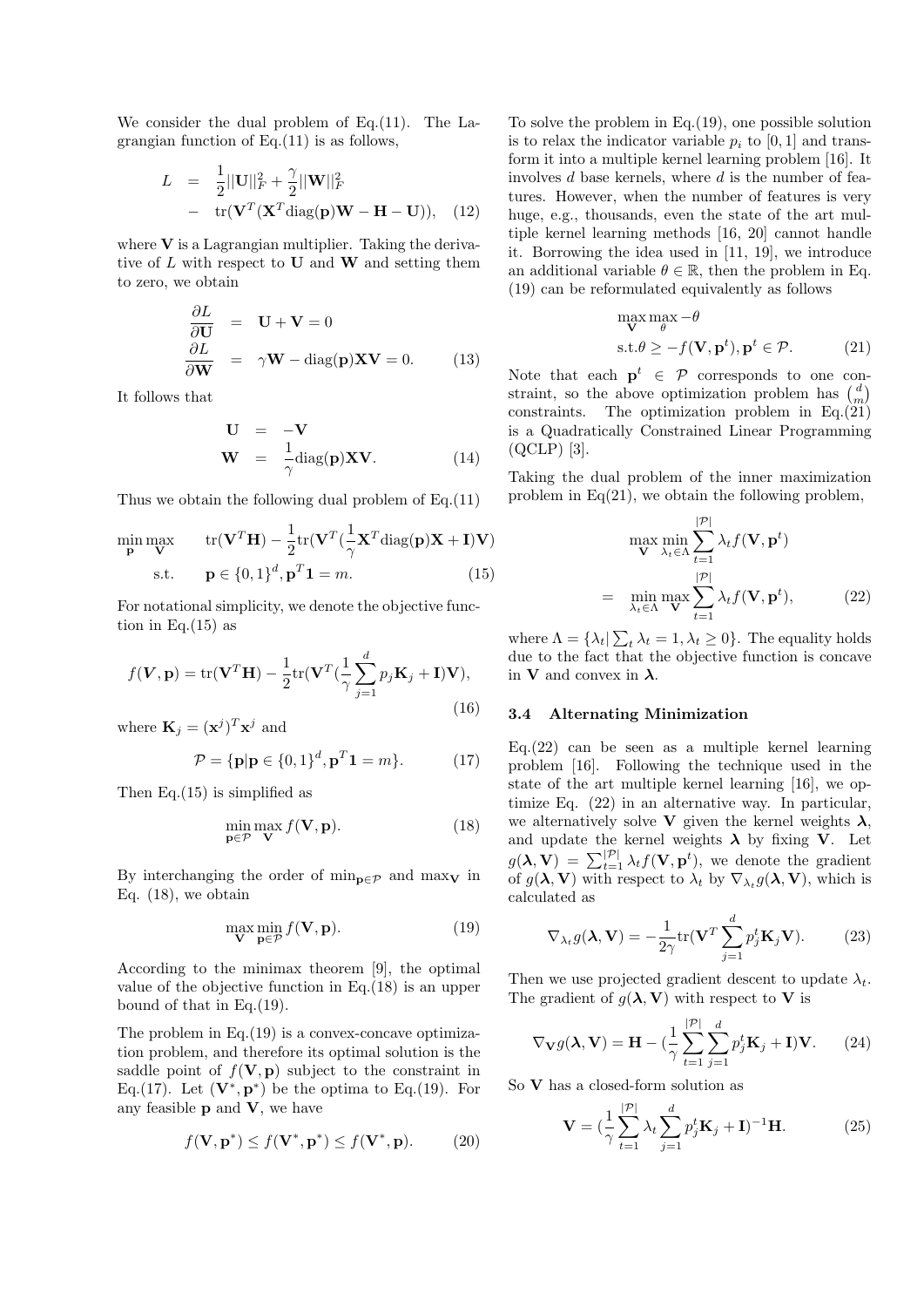which can be solved as a linear system problem. One can also solve **W** in the primal and then compute **V** based on Eq.(10). The advantage is that the primal problem is a multivariate ridge regression, which can be solved very efficiently via iterative conjugate gradient type algorithms such as LSQR [13].

#### **3.5 Cutting Plane Acceleration**

Given  $P$ , the above multiple kernel learning problem has optimization variables  $(V, \lambda)$  with  $\binom{d}{m}$  constraints, which is impractical to solve. Fortunately, cutting plane technique [8] enables us to deal with this problem, which keeps a polynomial sized subset  $\Omega$  of working constraints and computes the optimal solution to Eq. (22) subject to the constraints in  $\Omega$ . In detail, the algorithm adds the most violated constraint in Eq. (21) into  $\Omega$  in each iteration. In this way, a successively strengthening approximation of the original problem is solved. And the algorithm terminates when no constraint in Eq. (21) is violated.

The remaining thing is how to find the most violated constraint in each iteration. Since the feasibility of a constraint is measured by the corresponding value of  $\theta$ , the most violated constraint is the one which owns the largest  $\theta$ . Hence, it could be calculated as follows

$$
\arg \max_{\mathbf{p} \in \mathcal{P}} -f(\mathbf{V}, \mathbf{p})
$$
  
= 
$$
\arg \max_{\mathbf{p} \in \mathcal{P}} \text{tr}(\mathbf{V}^T \sum_{j=1}^d p_j \mathbf{K}_j \mathbf{V})
$$
  
= 
$$
\arg \max_{\mathbf{p} \in \mathcal{P}} \sum_{j=1}^d s_j p_j,
$$
 (26)

where  $s_j = \mathbf{x}^j \mathbf{V} \mathbf{V}^T (\mathbf{x}^j)^T$ . Note that its optimal solution can be obtained by first sorting  $s_j$  and then setting the first *m* numbers corresponding to  $d_j$  to 1 and the rests to 0.

We summarize the algorithm to solve the problem in Eq. (22) in Algorithm 1. Note that the final selected features are the union set of the features corresponding to each constraint  $\mathbf{p}^t \in \Omega_T$ .

#### **3.6 Theoretical Analysis**

The convergence property of Algorithm 1 is stated in the following theorem.

**Theorem 3.3.** Let  $(\mathbf{V}^*, \theta^*)$  be the global optimal solu*tion of Eq.* (21),  $l_t = \max_{1 \leq j \leq t} \min_{\mathbf{V}} -f(\mathbf{V}, \mathbf{p}^j)$  *and*  $u_t = \min_{1 \leq j \leq t} \max_{\mathbf{p} \in \mathcal{P}} -f(\overline{\mathbf{V}^j}, \mathbf{p})$ , then

$$
l_t \le \theta^* \le u_t. \tag{27}
$$

*With the number of iteration t increasing, the sequence*

**Algorithm 1** Generalized Fisher Score for Feature Selection

**Input:***C* and *m*; **Output:V** and Ω; Initialize  $V = \frac{1}{n} \mathbf{1}_n \mathbf{1}_c^T$  and  $t = 1$ ; Find the most violated constraint  $\mathbf{p}^1$ , and set  $\Omega_1 =$ *{***p** <sup>1</sup>*}*; **repeat** Initialize  $\lambda = \frac{1}{t} \mathbf{1}$ ; **repeat** Solve for **V** using Eq.(25) under the current  $\lambda$ ; Solve for  $\lambda$  using gradient descent as in Eq.  $(23);$ **until** converge Find the most violated constraint  $p^{t+1}$  and set  $\Omega_{t+1} = \Omega_t \cup \mathbf{p}^{t+1};$  $t = t + 1$ ; **until** converge

 ${l_t}$  *is monotonically increasing and the sequence*  ${u_t}$ *is monotonically decreasing.*

In each outer iteration of our algorithm, it needs to find the most violated **p** and solve a multiple kernel learning problem. Finding the most violated **p** can be obtained exactly by finding the *m* largest ones from *d* coefficients  $s_j$ , which takes only  $O(m \log d)$ time. To solve the multiple kernel learning problem, in each inner iteration, we need to solve one multivariate ridge regression problem, which can be solved efficiently by LSQR [13] and scales linearly in the number of training samples *n*. Hence the time complexity of multiple kernel learning is proportional to the complexity of ridge regression. In summary, the total time complexity of the proposed method is  $O(T(\text{cns} + s \log m))$ , where *T* is the number of iterations needed to converge, *s* is the average number of nonzero features among all the training samples, *c* is the number of classes. In our experiments, 10 outer-iterations usually leads to converge. Thus, the proposed method is computationally very efficient.

# **4 Experiments**

In our experiments, we empirically evaluate the effectiveness of the proposed method. We compare the proposed method to the state-of-art feature selection methods: Fisher Score [15], Laplacian Score [6], Hilbert Schmidt Independence Criterion (HSIC) [18] and Trace Ratio criterion [12]. Note that Trace Ratio criterion can use either Fisher score or Laplacian score like criteria. So we use Trace Ratio (FS) and Trace Ratio (LS) to represent them respectively. After feature selection, 1-Nearest Neighbor classifier is used for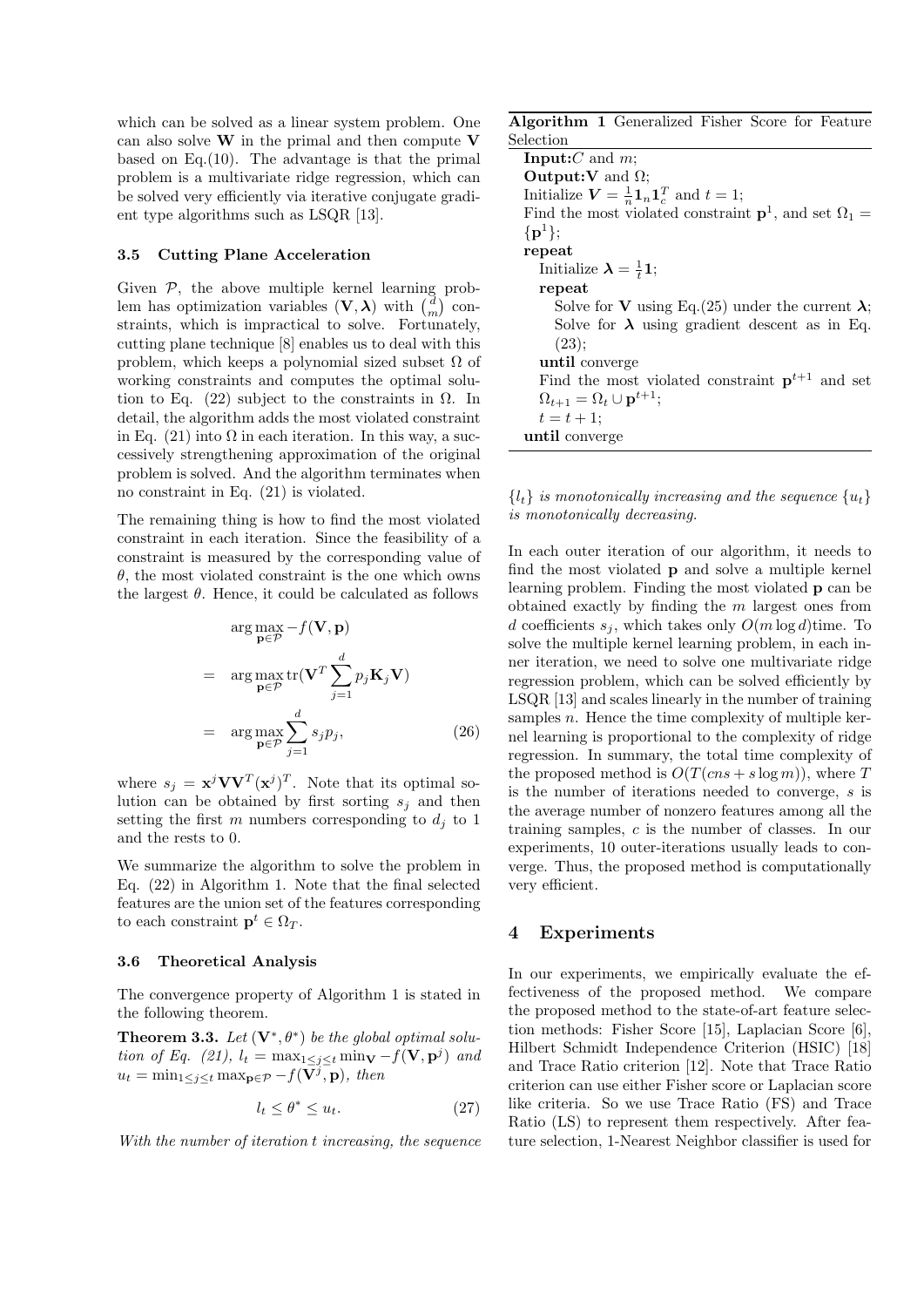classification. The implementations of Laplacian score and Trace Ratio criterion are downloaded from the authors' websites. For HSIC, we use linear kernel on both data and labels. The parameters of the compared methods are tuned according to their original papers.

## **4.1 UCI Data Sets**

In the first part of our experiments, we use a subset of UCI machine learning benchmark data set [2], e.g., ionosphere, sonar, protein and soybean.

Table.1 summarizes the characteristics of the data sets used in our experiments. All datasets are standardized to be zero-mean and normalized by standard deviation for each dimension. This normalization is also applied for the data used in the rest of our experiments.

Table 1: Description of the UCI data sets

| datasets   | #samples | #features | $\#\text{classes}$ |
|------------|----------|-----------|--------------------|
| ionosphere | 351      | 34        |                    |
| sonar      | 208      |           |                    |
| protein    | 116      | 20        |                    |
| soybean    | 307      | 35        |                    |

We randomly choose 50% of the data for training and the rest for testing. Since the training samples are randomly chosen, we repeat this process 20 times and calculate the average result. The number of selected features is set to be 50% of the dimensionality of the data. Note that the number of selected features in GFS is controlled indirectly by *m*. We need to gradually increase *m* to reach the chosen number of selected features. The regularization parameter  $\gamma$  in GFS is tuned by 5-fold cross validation on the training set by searching the grid *{*50*,* 100*,* 200*, . . . ,* 500*}*. This parameter tuning approach is used throughout our experiments.

The classification results of the feature selection methods are summarized in Table 2. We observe that the proposed generalized Fisher score outperforms the other feature selection methods consistently on all the data sets. The improvement arises from two aspect: (1) GFS is able to consider the combination of features; and (2) it can handle redundant features. We will analyze it in more detail in the next part.

In addition, it is very interesting to find that there is no significant difference between Fisher score (or Laplacian score) and the corresponding Trace Ratio criterion. This is consistent with the observation in [24]. It is not surprising because both Trace Ratio criterion and Ratio Trace criterion essentially optimize quite similar objective functions. As far as we know, there is no theoretical evidence which supports that one of these two criteria is superior to the other.

Furthermore, although the performance of Fisher score is not as good as the proposed method, it is comparable to and even much better than the other feature selection methods on 3 out of 4 data sets. This indicates that Fisher score is still among the state of the art methods. It also implies the superiority of Fisher criterion for feature selection over the other criteria.

#### **4.2 Face Recognition**

In the second part of our experiments, we evaluate the proposed method on the ORL face recognition data set<sup>1</sup>. It contains 10 images for each of the 40 human subjects, which were taken at different times, varying the lighting, facial expressions and facial details. The original images (with 256 gray levels) have size 92 *×* 112, which are resized to  $32 \times 32$  for efficiency. For each person, we randomly choose 5 images for training and the rest for testing. We repeat this experiment 20 times and calculate the average result.

The face recognition results of the feature selection methods when the number of selected features is 100 are shown in Table 3.

Table 3: Recognition results on the ORL data set when the number of selected features is 100

| Methods           | Acc              |  |
|-------------------|------------------|--|
| <b>HSIC</b>       | $74.47 \pm 3.08$ |  |
| Fisher Score      | $86.92 \pm 2.76$ |  |
| Laplacian Score   | $77.10 \pm 2.88$ |  |
| Trace Ratio(FS)   | $86.78 \pm 3.65$ |  |
| Trace $Ratio(LS)$ | $77.03 \pm 2.93$ |  |
| GFS               | $88.78 \pm 2.82$ |  |

As can be seen, generalized Fisher score outperforms the other feature selection methods. To take a closer look at the performance with respect to the number of selected features, we plot the recognition accuracy with respect to the number of selected features of all the feature selection methods on the ORL data set in Figure 1. Since the number of selected features for the GFS is controlled by *m*, we increase *m* gradually from 1 with step size 1 and obtain a increasing number of selected features.

We can see that with only a very small number of features, generalized Fisher score can achieve significant better result than the other methods. It can be interpreted from two aspects: (1) GFS selects features simultaneously, which considers the discriminative combination of features. For example, suppose feature combination *ab* has a very high score, while feature

<sup>1</sup>http://www.cl.cam.ac.uk/Research/DTG/attarchive: pub/data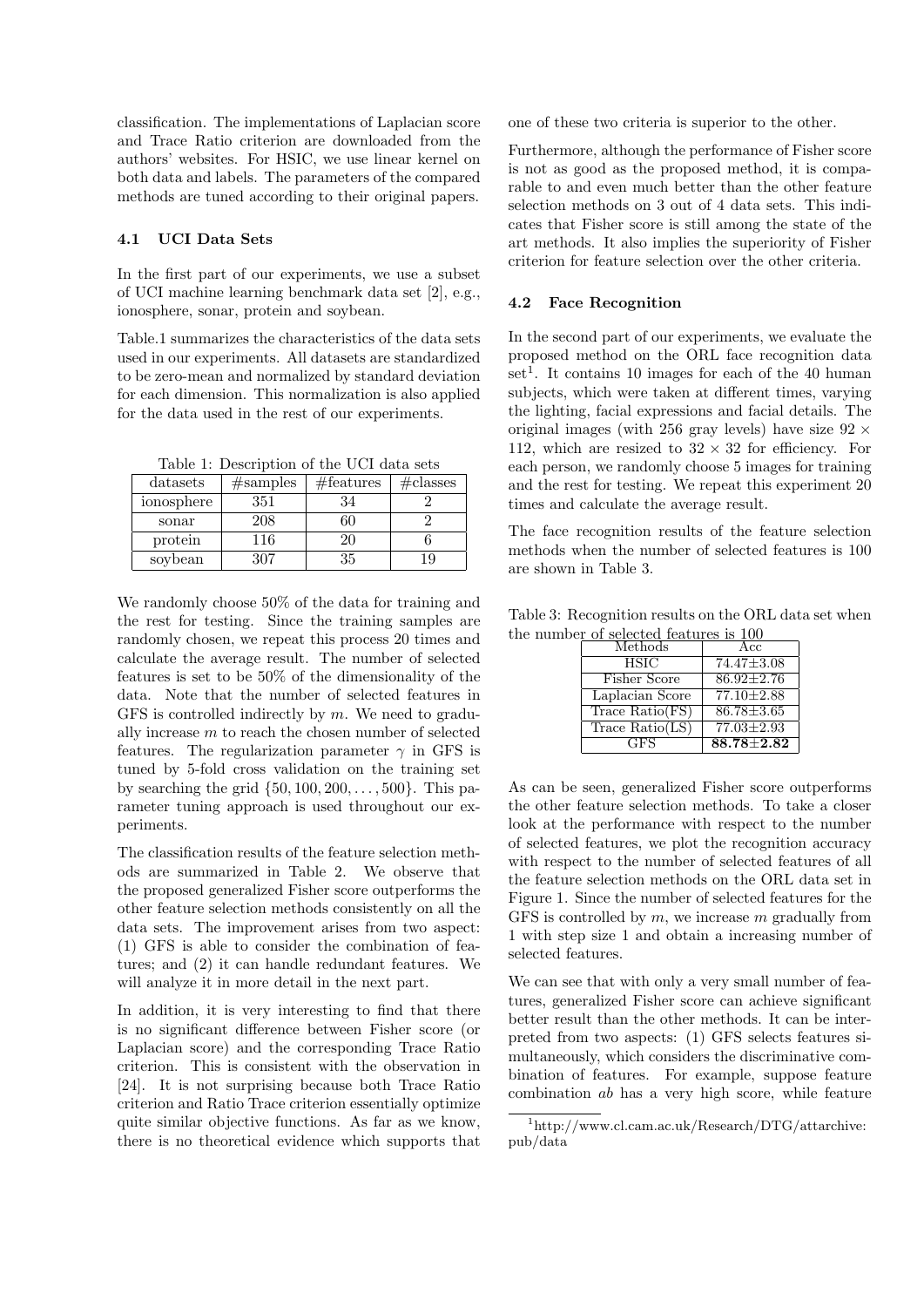| Methods           | ionosphere       | sonar            | protein          | soybean          |  |
|-------------------|------------------|------------------|------------------|------------------|--|
| <b>HSIC</b>       | $87.97 \pm 2.15$ | $81.70 \pm 3.61$ | $59.39 \pm 8.71$ | $86.54 + 4.23$   |  |
| Fisher Score      | $87.97 \pm 1.96$ | $81.31 \pm 3.48$ | $67.63 \pm 6.77$ | $76.31 \pm 3.28$ |  |
| Laplacian Score   | $83.29 \pm 2.10$ | $80.87 \pm 3.51$ | $67.19 \pm 6.64$ | 78.10±3.77       |  |
| Trace $Ratio(FS)$ | $88.23 \pm 2.32$ | $81.36 \pm 3.19$ | $67.72 \pm 6.52$ | $76.54 \pm 3.80$ |  |
| Trace $Ratio(LS)$ | $83.66 \pm 2.48$ | $81.07 \pm 3.50$ | $68.60 \pm 6.05$ | $77.91 \pm 3.34$ |  |
| GFS.              | $89.14 \pm 2.02$ | $82.33 \pm 3.97$ | $69.21 \pm 5.87$ | $87.06 \pm 2.50$ |  |

Table 2: Classification results on the UCI data sets when 50% data are used for training and the number of selected features is set to be 50% of the dimensionality of the data.



Figure 1: Recognition results of the feature selection methods with respect to the number of selected features on the ORL data set

*a* and *b* have relatively low scores respectively. Then GFS can select *ab* at an early stage, while Fisher score as well as the other feature selection methods would select *a* and *b* respectively at a very late stage (i.e. until quite a lot of low-score features are selected); and (2) GFS is able to discard the redundant features, as a result, it can select as many as non-redundant features at an early stage.



Figure 2: The selected features by (a) Fisher score, and (b) GFS on the ORL data set

In order to give an intuitive picture, we display the first 100 features selected by Fisher score and the proposed GFS in Figure 2. It is shown that the distribution of selected features (pixels) by Fisher score is highly skewed. Most features distribute in the nonface region. It implies that the features selected by Fisher score are not discriminative. In contrast, the features selected by GFS distribute widely across the face region. Additionally, the selected features (pixels)

are asymmetric and hence non-redundant. Since the face image is roughly axially symmetric, one pixel in a pair of axially symmetric pixels is redundant given the other one is selected. Furthermore, the selected pixels by GFS are mostly around the eyebrow, the corner of eyes, nose and mouth, which, in our experience, are more discriminative to distinguish face images of different people than those features selected by Fisher score. This is why GFS outperforms Fisher score.

# **4.3 Digit Recognition**

In the third part of our experiments, we evaluate the proposed method on the USPS handwritten digit recognition data set [7]. A popular subset<sup>2</sup> containing  $2007 \text{ 16} \times 16$  handwritten digit images is used in our experiments. We randomly choose 50% of the data for training and the rest for testing. This process is repeated 20 times.

Table 4 summarizes the digit recognition results of the feature selection methods when the number of selected features is 100, while Figure 3 depicts the classification accuracy with respect to the number of selected features of all the feature selection methods on the USPS data set.

Table 4: Recognition results on the USPS data set when the number of selected features is 100

| Methods           | Acc              |  |
|-------------------|------------------|--|
| <b>HSIC</b>       | $85.61 \pm 1.06$ |  |
| Fisher Score      | $91.85 \pm 0.82$ |  |
| Laplacian Score   | $83.90 \pm 1.05$ |  |
| Trace $Ratio(FS)$ | $91.83 \pm 0.81$ |  |
| Trace $Ratio(LS)$ | $83.33 \pm 1.51$ |  |
| GFS               | $92.69 \pm 1.16$ |  |

Again, generalized Fisher score performs the best on this data set. Furthermore, GFS gets very good result even when the number of selected features is very small. For example, with only 10 features, GFS can achieve an accuracy of about 80%, while original Fisher score only gets roughly 50% accuracy.

<sup>2</sup>http://www-stat-class.stanford.edu/*∼*tibs/ ElemStatLearn/data.html